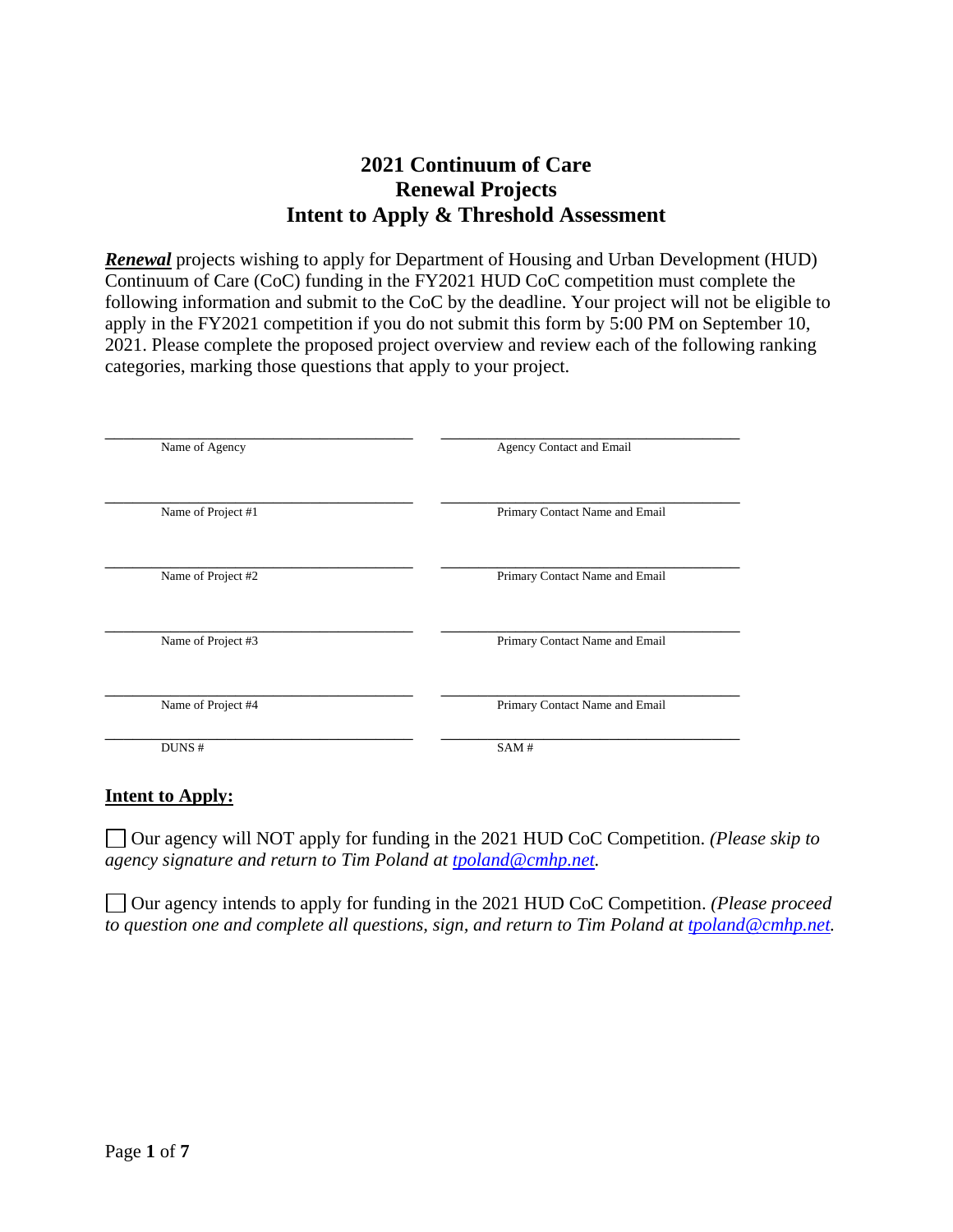# **Project Description:**

Renewal:

| Are you interested in voluntarily reducing your renewal grant for reallocation? $\Box$ Yes $\Box$ No |  |
|------------------------------------------------------------------------------------------------------|--|
| If yes, please explain why?                                                                          |  |

| If yes, by what amount? |                                                                         |  |
|-------------------------|-------------------------------------------------------------------------|--|
|                         | If yes, describe how participants will not become homeless as a result: |  |

| 1. The project component is:                         |             |                                                            |  |          |
|------------------------------------------------------|-------------|------------------------------------------------------------|--|----------|
| <b>Permanent Housing</b>                             |             | <b>Supportive Services Only</b>                            |  |          |
| <b>Transitional Housing</b>                          | <b>HMIS</b> |                                                            |  |          |
| Rapid Rehousing                                      |             | Support Services Only – Coordinated Entry                  |  |          |
| <b>TH-RRH</b>                                        |             |                                                            |  |          |
| 2. Target Population:                                |             |                                                            |  |          |
| $\frac{\text{Singles}\# \text{units}}{\text{units}}$ |             | <b>Families</b> # units/ beds   <b>Youth</b> # units/ beds |  |          |
| 3. Proposed Start Date:                              | , 2022      | Proposed End Date:                                         |  | ,2022/23 |
| 4. Amount of funding requested: \$                   |             |                                                            |  |          |

#### **Coordinated Assessment & Referral**

The applicant does NOT agree to participate in the Coordinated Entry System.  $\Box$  The applicant agrees to participate in the Coordinated Entry System including:

- Filling all beds/units through the central prioritization list & process.
- Abiding by CoC Coordinated Entry System policies & practices.

#### **CoC Participation**

The applicant agrees to regularly attend CoC meetings and participate on a committee.

The applicant agency agrees to provide project level data to the CoC by:

Participating in the annual point-in-time sheltered and unsheltered count

Submitting program reports to the CoC by requested deadlines

Participating in an annual CoC Planning, Gaps Analysis and Needs Assessment

Submitting required LSA, HIC, PIT and GIW reports by CoC deadlines

Giving the Local System Administrator administrative access to all your programs reported in the HIC or providing the necessary waiver request to CoC and submitting required data in a timely manner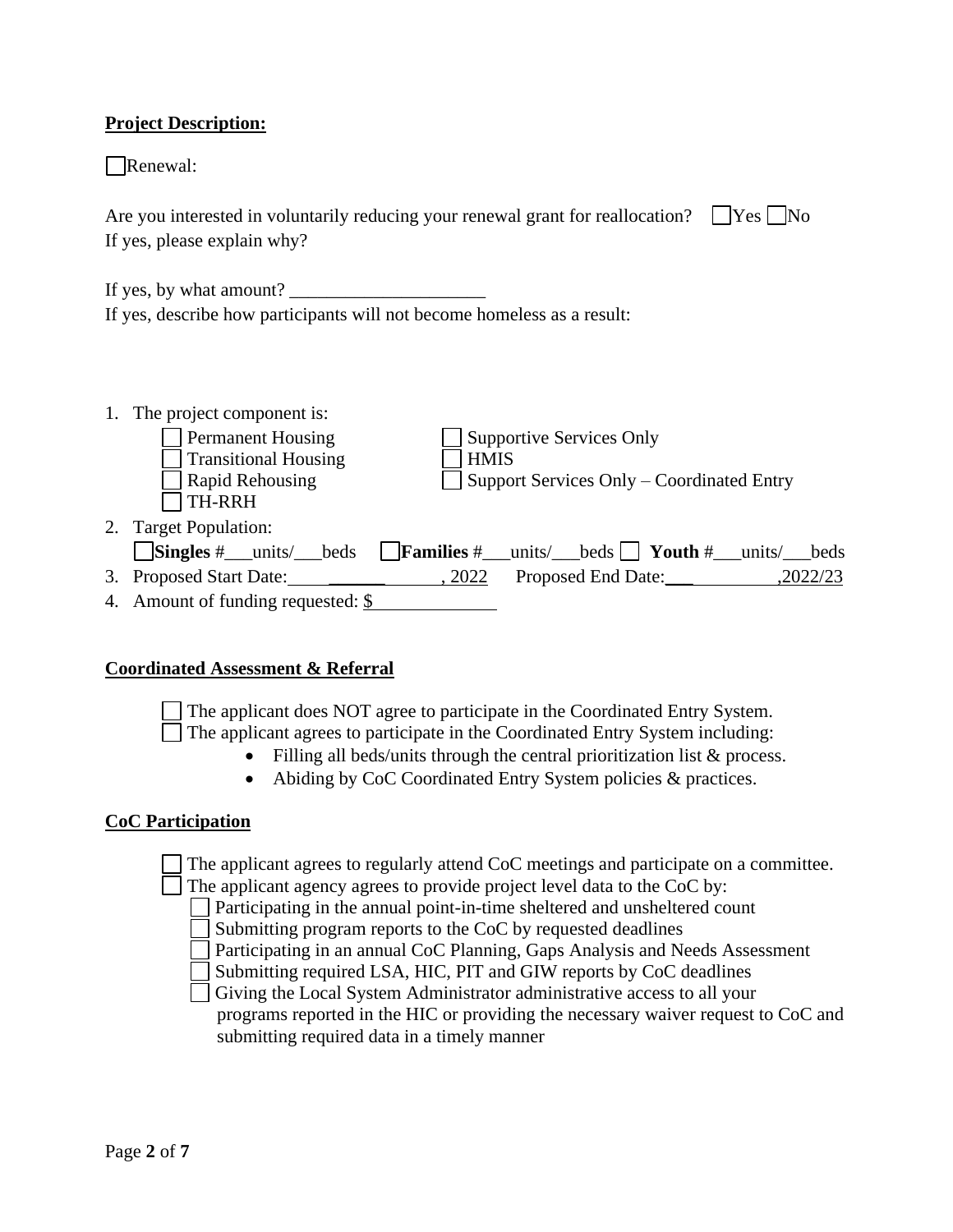# **HMIS**

- Applicant does NOT currently utilize HMIS and does not intend to if funded. (Note this will affect your eligibility if not a VAWA funded agency)
- Applicant does NOT currently utilize HMIS but agrees to utilize if funded.
- Applicant currently utilizes HMIS and assures compliance with:
	- Unique username and password
	- Secure location for equipment
	- Locking Screen Savers
	- Virus protection with auto update
	- Individual or network firewalls
	- Restrictions on access to HMIS via public forums
	- Compliance with HMIS policy and procedures manual
	- Validation of off-site storage of HMIS data

### **Energy Star and Green Development (TH, RRH, and PSH Applicants ONLY):**

**Project does incorporate Energy Star and/or Green Development.** 

- If fixed site, incorporates Energy Star and/or Green Development in project.
- If scattered site, encourages participants to seek applicable buildings/units.
- Does NOT incorporate Energy Star and/or Green Development.

### **Services (TH, RRH and PSH Applicants ONLY):**

Please check ALL that apply to your program:

- $\Box$  Applicant assures that program will have and follow policies that ensure all children are enrolled in school and connected to appropriate services within the community.
- Applicant assures that case managers will systematically assist and support clients in completing applications for mainstream benefits.
- $\Box$  Applicants assure that staff will systematically follow-up to ensure mainstream benefits are received.

Applicant assures that transportation assistance is provided to clients to attend mainstream benefit appointments, employment training, or job when appropriate.

- Homeless assistance providers use a single application form for four or more mainstream programs.
- Applicant agrees that all participants will come from the streets, emergency shelter, transitional housing (entering as homeless), institution, or place not meant for human habitation.
- Applicant incorporates known best practices models into project policies and practices. Check all that apply:
	- Housing First
	- Client/Person Centered
	- Trauma Informed
	- Harm Reduction
	- Strengths Based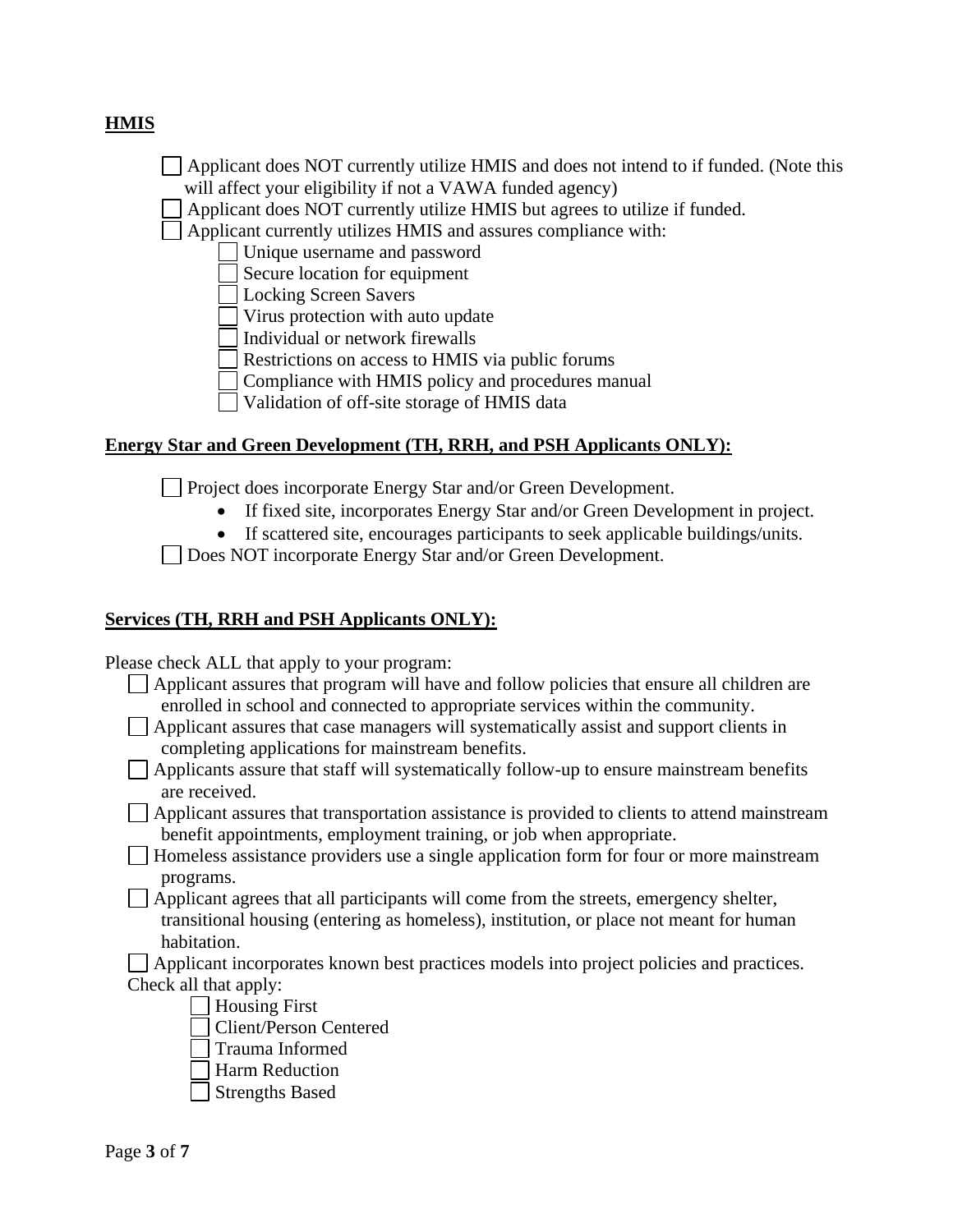# **Chronic Homeless Preference: (Renewal PSH Projects ONLY)**

 $\Box$  Applicant agrees to give preference to Chronic Homeless when filling vacant units. Applicant does NOT agree to give preference to Chronic Homeless when filling vacant units.

### **Housing First Model (Renewal PSH and RRH Projects ONLY!)**

Applicant agrees to give preference to Chronic Homeless when filling vacant units.

Applicant does NOT agree to give preference to Chronic Homeless when filling vacant units.

Applicant has low barriers to program entry.

Applicant has several barriers to program entry, i.e., sobriety, criminal background, etc.

Applicant uses a Housing First model.

Applicant does NOT use a Housing First model.

### **Annual Progress Report: (Renewal Projects)**

HUD and the CoC require that CoC funded projects submit an Annual Progress Report (APR)

Applicant did NOT submit an APR for the most recent grant year.

Applicant submitted an APR for the most recent grant year.

Date of APR submission:

| Are there any outstanding findings still unresolved? $\Box$ Yes $\Box$ No |  |
|---------------------------------------------------------------------------|--|
| If yes, explain:                                                          |  |

# **Project Quality Threshold: (Renewal applicants)**

Please check ALL of the following thresholds that apply to your program/agency:

- Draws down from eLOCCS at least quarterly
- Submitted annual APR to CoC and HUD by deadline
- $\Box$  Assists participants to achieve and maintain independent living (Does not apply to HMIS)
- **Compliant with Fair Housing and Equal Opportunity**
- Applicant demonstrates all timeliness standards for grants being renewed, including that standards for the expenditure of grant funds have been met

NO: Audit findings, history of financial mismanagement, untimely expenditures, major capacity issues affecting program outcomes, history of ineligible persons, or spending.

NO: HUD resolutions of outstanding suspension

NO: Delinquent federal debts or outstanding arrears to HUD.

In the past, having letters indicating financial support ("leverage letters") for its projects improved the CoC's score in the national competition. In 2021, as in 2019/2020, the CoC is not scored on the amount of leverage it submits and leverage documentation is not required as part of the project application. Match remains a requirement, with the exception of "leasing only" projects.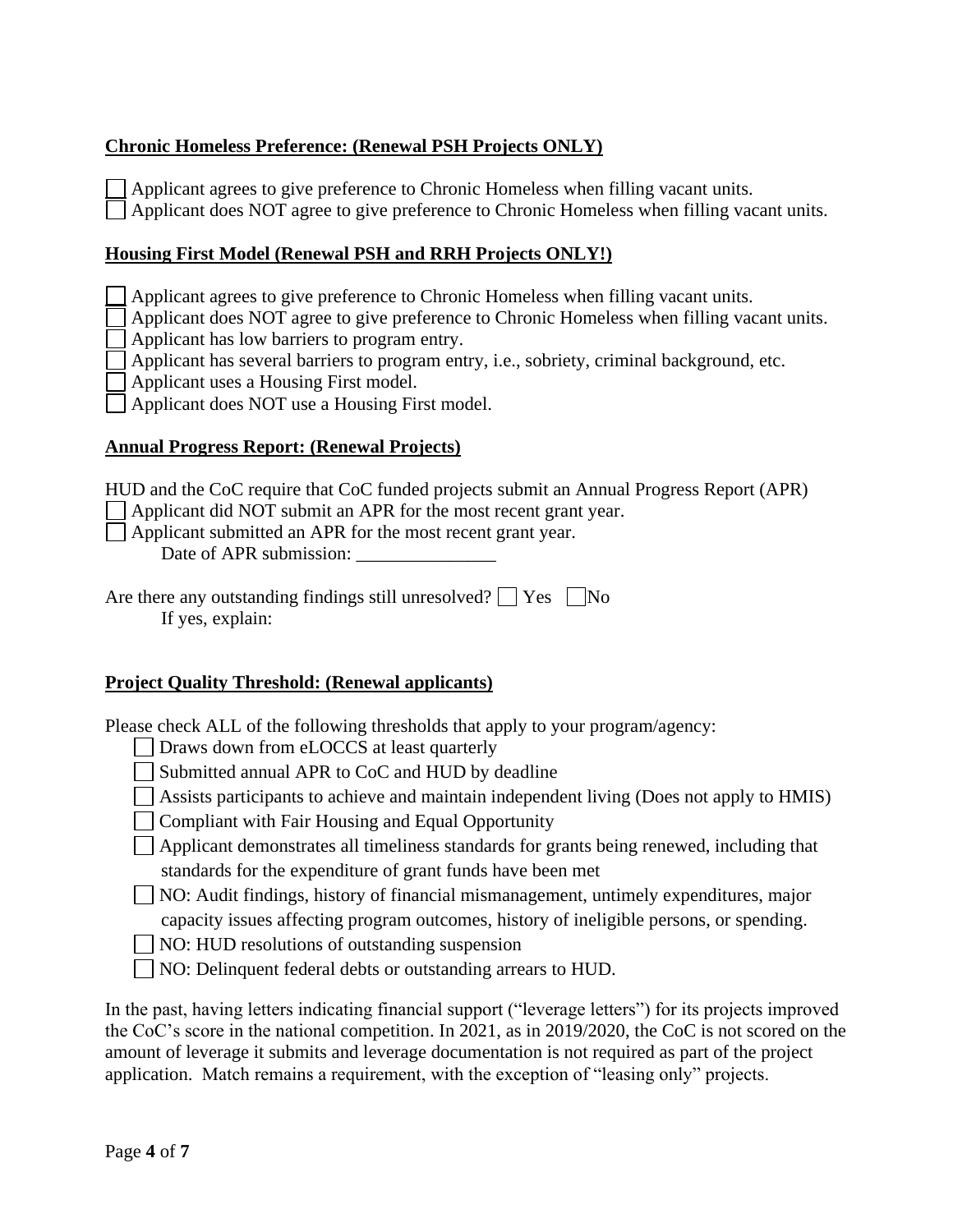### **Match requirement – 25%**

| % of Leverage   | Total Leverage \$      |
|-----------------|------------------------|
| % of Cash Match | Total In-kind Match \$ |

Eligible Match Contributions:

- Cash match Federal (excluding CoC program funds), State, local, and private sources, provided the funds from the source are not statutorily prohibited to be used as match. NOTE: Program income CAN be used as match.
- In-kind match value of any real estate property, equipment, goods, or services contributed to the project as match, provided that the recipient or sub recipient had to pay for them with grant funds, the costs would have been eligible.
- Advocacy
- Children's programming materials, events, childcare services
- Counseling recovery groups, support groups, therapy
- Education, Employment & Training activities
- Financial Services
- Health Services
- Housing motel vouchers, housing search, leased value of building, etc.
- Human Resources
- **Departions**

Written Commitments:

- Must be documented on letterhead stationery
- Signed by an authorized representative
- Dated see FY 2021 NOFA Project Application Detailed Instructions for date range
- In your possession at the time of application submission
- $\blacktriangleright$  Must contain the following:
	- o Name of the organization providing the contribution
	- o Type of contribution
	- o Value of the contribution
	- o Name of project and sponsor organization to which the contribution will be given
	- o Date the contribution will be available

### **Written commitments are required for all project applicants. Commitment letters must be dated within 60 days of the CoC application deadline of November 16, 2021. Commitment letters must be submitted with each project application.**

#### **Housing First Questions & Resources**

For agencies with more than one project- you may complete this section once if all projects have the same eligibility criteria. If eligibility criteria differ from project to project, please be specific below on which projects require eligibility and why.

1) Are applicants allowed to enter the program without income?

 $\Box$  Yes  $\Box$  No If no, please describe what the income requirements are and why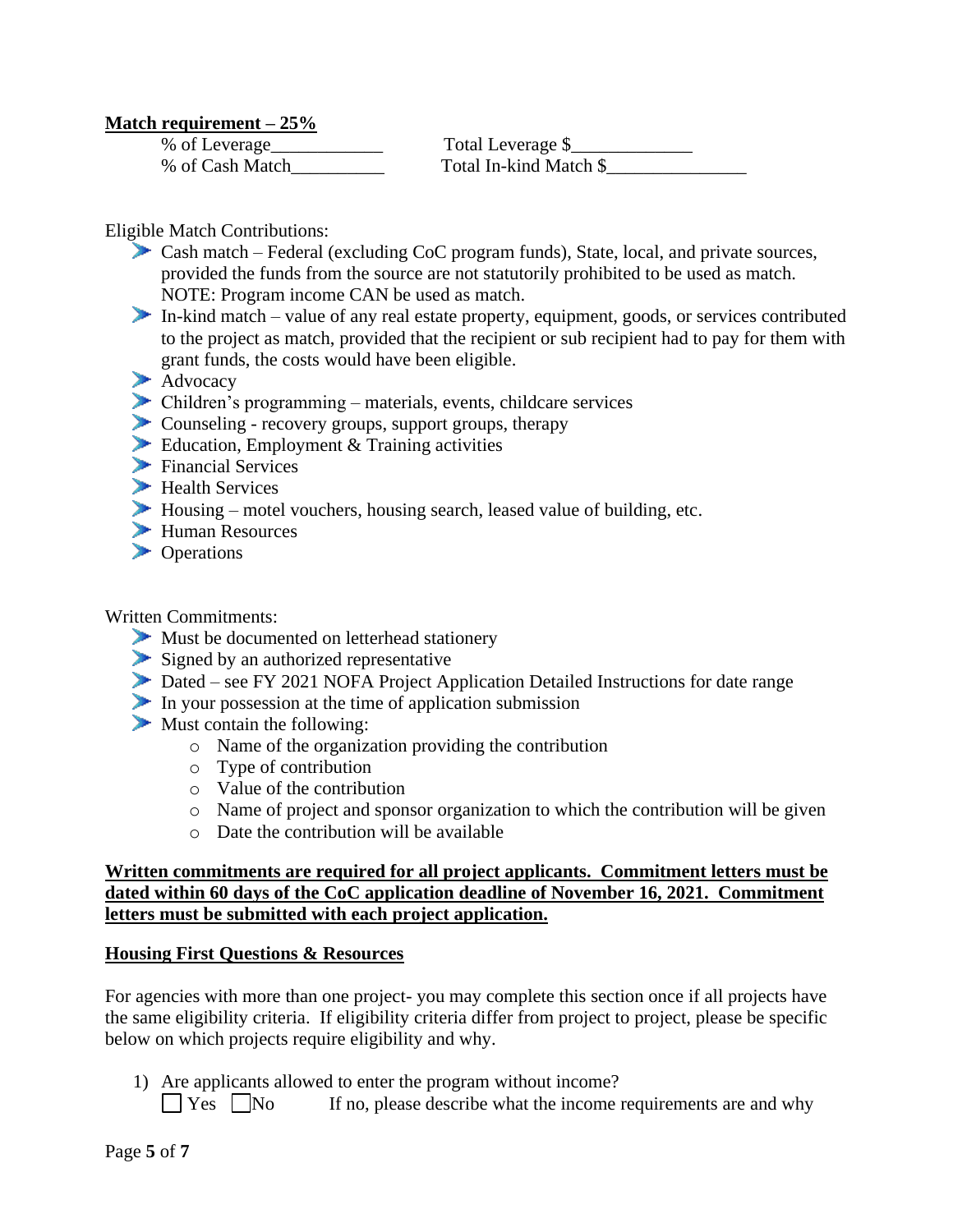they are required.

| 2) Are applicants allowed to enter the program even if they aren't "clean and sober" or |  |
|-----------------------------------------------------------------------------------------|--|
| "treatment compliant"?                                                                  |  |

- 3) Are applicants allowed to enter the program even if they have a criminal background?  $\Box$  Yes  $\Box$  No If no, please describe what requirements exist around criminal background, why they are required, and describe any appeal process in place.
- 4) Are service and treatment plans voluntary, such that tenants cannot be exited from the project for not following through?

| $\sim$<br><b>r</b> |  | INo |  |  |
|--------------------|--|-----|--|--|
|                    |  |     |  |  |

If no, please describe what the service requirements are and why they are required.

**For agencies with more than one project- Please complete the above information for EACH of your projects that will be renewing in 2021.** 

# **Additional Applicant Questions**

- 5) Briefly describe any innovative practices or policies your project implemented during the past calendar year, and their impact on project performance (*1000-character limit*).
- 6) Please indicate the number of clients who were terminated from your project during the past calendar year, noting the termination rationale/circumstances in each case.

 $\Box$  Yes  $\Box$  No If no, please describe what requirements exist are and why they are required.